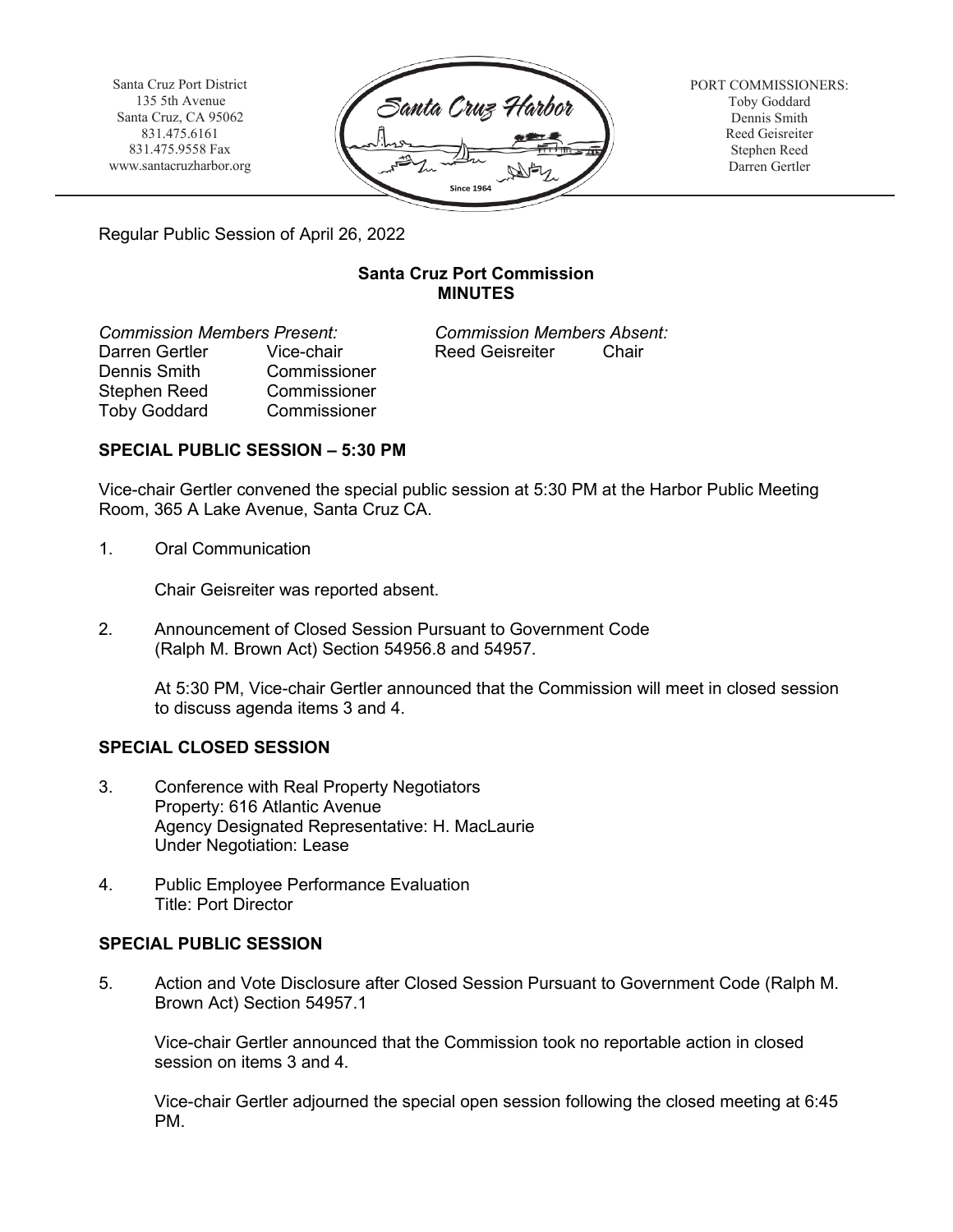### **REGULAR PUBLIC SESSION – 7:00 PM**

Vice-chair Gertler convened the regular public session at 7:00 PM at the Harbor Public Meeting Room, 365 A Lake Avenue, Santa Cruz CA.

- 6. Pledge of Allegiance
- 7. Oral Communication

Chair Geisreiter was reported absent.

Commissioner Goddard reported that he recently attended a CMANC meeting at the Port of Oakland, where U.S. Deputy Secretary of Transportation Polly Trottenberg met to discuss various transportation related items affecting ports and harbors throughout California.

### **CONSENT AGENDA**

- 8. Approval of Minutes
	- a) Special Closed Meeting of March 2, 2022
	- b) Special Closed Meeting of March 14, 2022
	- c) Regular Public Meeting of March 22, 2022
	- MOTION: Motion made by Commissioner Goddard, seconded by Commissioner Smith to approve consent agenda item 8.
		- *Motion carried. Commissioner Geisreiter ABSENT.*

## **REGULAR AGENDA**

- 9. Approval of Resolution 22-10 Commending Senior Deputy Harbormaster J. Haynes, Deputy Harbormaster D. Hill, and Deputy Harbormaster P. Guy
	- Discussion: Port Director MacLaurie stated that Resolution 22-10 commends Senior Deputy Harbormaster J. Haynes, Deputy Harbormaster D. Hill, and Deputy Harbormaster P. Guy for their creditable actions in the line of duty on April 10, 2022, which resulted in the arrest of a wanted suspect that posed a significant threat to the welfare of the community.

The Commission thanked Senior Deputy Harbormaster Haynes, Deputy Harbormaster Hill, and Deputy Harbormaster Guy for their service and actions on April 10, 2022.

- MOTION: Motion made by Commissioner Goddard, seconded by Commissioner Reed to approve resolution 22-10.
	- *Motion carried. Commissioner Geisreiter ABSENT.*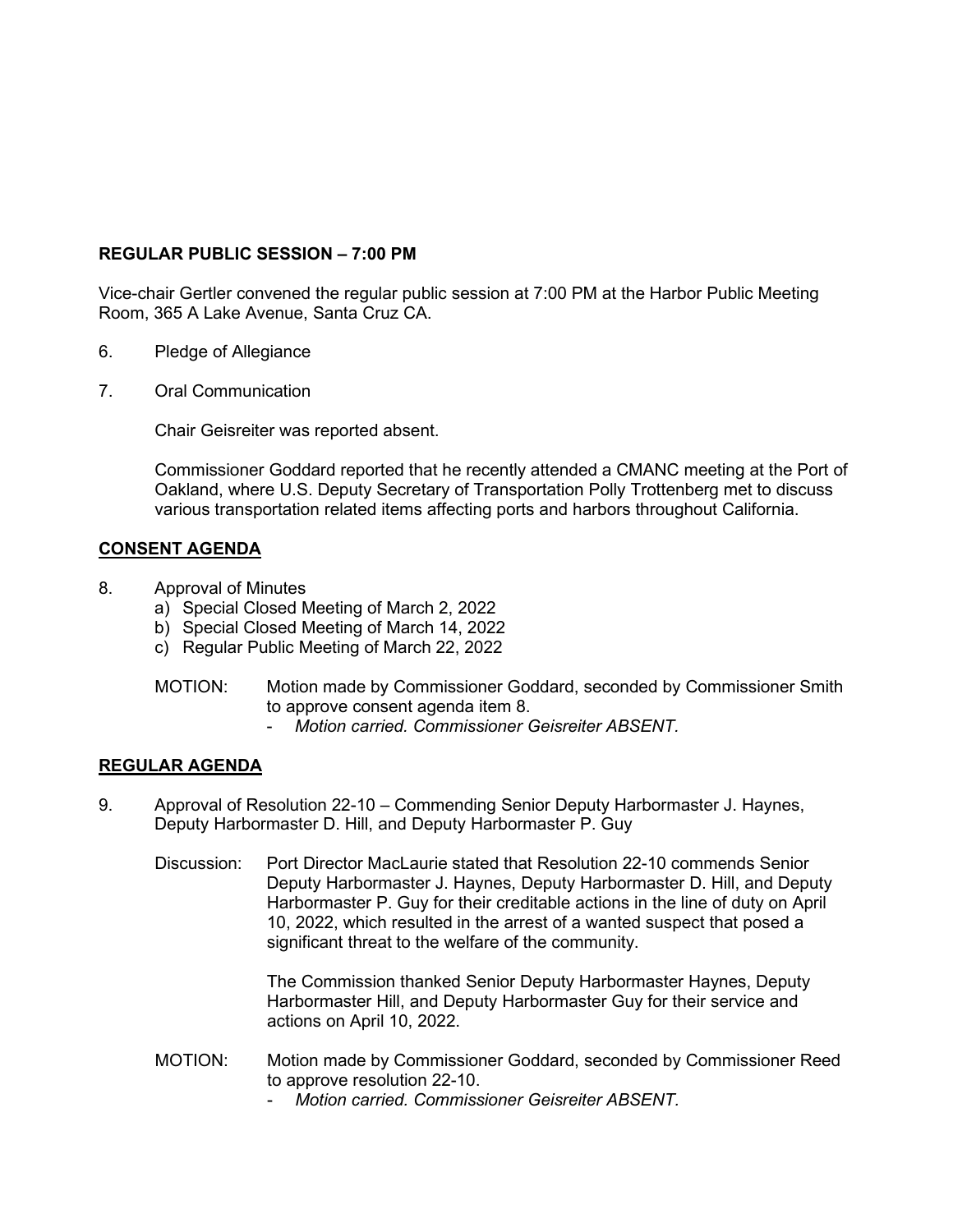- 10. Consideration of 6-Pak Charter Permit Application Barbarossa Fishing
	- Discussion: Harbormaster Anderson requested that the Commission consider authorization of a launch ramp based 6-pak charter operation. He stated that approval of this request will have minimal impact on parking, as customers will arrive in one or two cars in the early morning hours and depart by early afternoon. He stated that upon acceptance of a permanent slip, Mr. Payton will be required to submit another charter permit application for Port Commission review, as future impacts may change.

Mr. Payton thanked the Commission for their consideration of his request.

Commissioner Smith expressed support for approving the proposed charter operation. Vice-chair Gertler agreed.

- MOTION: Motion made by Commissioners Smith, seconded by Commissioner Goddard to approve a launch ramp based 6-pak charter permit application for Justin Payton of Barbarossa Fishing.
	- *Motion carried. Commissioner Geisreiter ABSENT.*
- 11. Approval of Long-Term Lease for Santa Cruz Yacht Club Dry Storage
	- Discussion: Port Director MacLaurie stated that negotiations for a new long-term lease with the Santa Cruz Yacht Club recently concluded. She stated that the Port District has a longstanding working relationship with the Santa Cruz Yacht Club and recommended approval of the lease.

Port Director MacLaurie stated that prior to executing the lease, the premise map (Exhibit A) will be revised to depict the leasehold area more accurately.

Commissioner Goddard expressed support for awarding the new lease and continuing the mutually beneficial relationship the Port District has with the Santa Cruz Yacht Club.

- MOTION: Motion made by Commissioner Smith, seconded by Commission Reed to approve the long-term lease with Santa Cruz Yacht Club. - *Motion carried. Commissioner Geisreiter ABSENT.*
- 12. Denial of Claim J. Tomasello
	- Discussion: Port Director MacLaurie stated that Mr. Tomasello has submitted a claim to the District in the amount of \$24,096.38 for damages resulting from a collision with a dredge anchor wire on December 28, 2021. The claim includes \$5,061.68 for towing and vessel repair, and \$19,034.40 in lost income.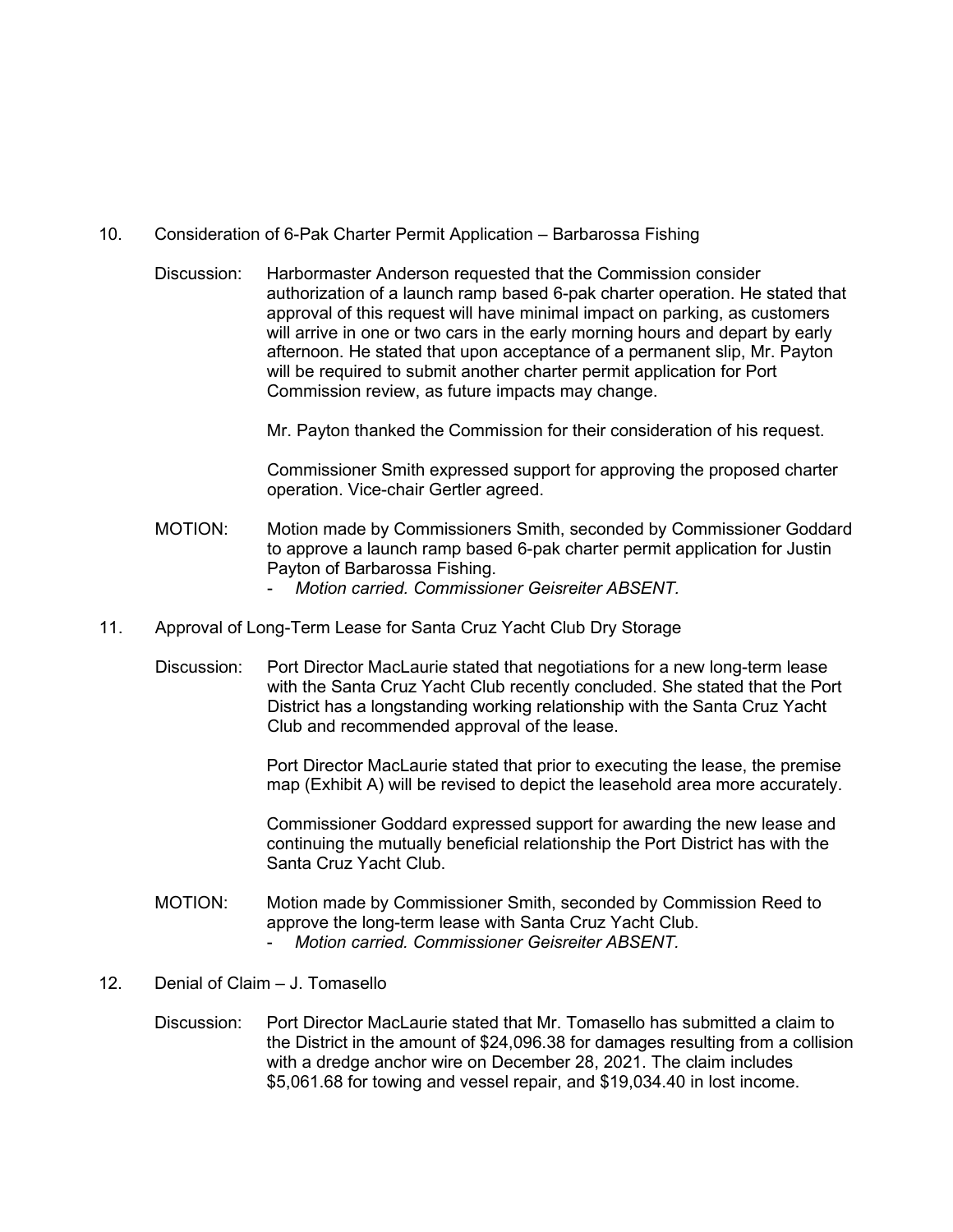Port Director MacLaurie recommended the claim be denied based on the following:

- Language in the Port District's slip license agreement includes a clear and specific waiver that releases the District of liability in the event a vessel collides with dredge equipment.
- Staff made multiple attempts to settle the claim for the damage to the vessel pursuant to the \$5,000 authority granted under Port Commission Policy 1030.1 (Property Damage Claims), including waiving \$996.00 in boatyard haulout and layday fees.
- The claimant's vessel was uninsured at the time of the incident.
- Determining a precise method for calculating actual lost income associated with the claim is challenging given the unpredictable nature of the commercial fishery.
- Historically, claims involving collisions with dredge equipment and lost income have been denied by the Port Commission. Once denied, the claimant may seek to recover damages via insurance or civil action.

Port Director MacLaurie stated that Mr. Tomasello is in attendance at tonight's meeting and may wish to address the Commission.

Geoffrey Rawlings, legal counsel for Mr. Tomasello, addressed the Commission and requested that Mr. Tomasello's claim be approved for the full amount of \$24,096.38. Mr. Rawlings provided additional details on the calculation method used to determine lost revenue.

Commissioner Smith expressed support for settling Mr. Tomasello's claim for the full amount (including lost income) and stated that in his opinion, the positioning of the dredge anchor cables created a hazard in the channel, which led to the collision.

Commissioner Goddard stated that while the damage sustained to Mr. Tomasello's vessel is unfortunate, the Port District must defer to the specific waiver in the slip license agreement that releases the District of liability in the event a vessel collides with dredge equipment when considering these claims.

A discussion ensued regarding alternate settlement options. There was consensus among the Commission to table this item and consider it at a future closed session, in accordance with the Brown Act.

- 13. Approval of Assignment and Assumption of Subleases and Amended and Restated Lease Agreement – 2222 East Cliff Drive
	- Discussion: Port Director MacLaurie stated that the Port District and OSO have reached agreement to execute an Assignment and Assumption of Subleases, as well as an Amended and Restated Lease, which will become the operative lease agreement between the parties. She stated that the effective date of both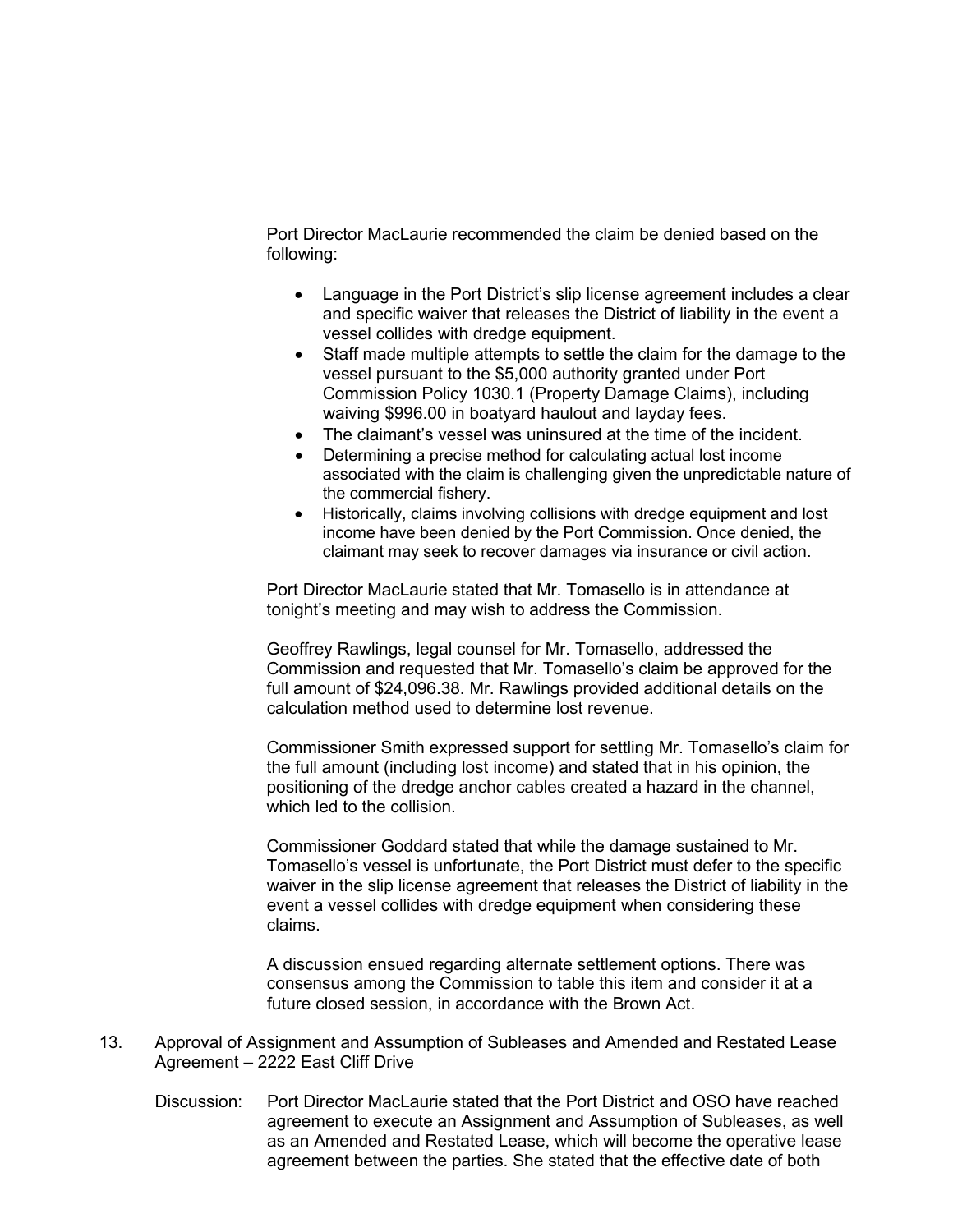documents will be June 1, 2022, and at that time, the District will assume control of all second story suites (with OSO continuing to sublease Suite 234).

Port Director MacLaurie stated that Ordinance 22-01, authorizing the Amended and Restated Lease was advertised in accordance with H&N Code Section 6270.

A brief discussion ensued regarding the timeline for the repairs of the second story deck.

Commissioner Smith thanked Port Director MacLaurie and staff for the extensive work associated with these negotiations. Commissioner Goddard agreed.

- MOTION: Motion made by Commissioner Goddard, seconded by Vice-chair Gertler to 1. Approve the Assignment and Assumption of Subleases; and
	- 2. Approve Ordinance 22-01 authorizing the form, terms, and execution of an Amended and Restated Lease Agreement between the Santa Cruz Port District and O'Neill Sea Odyssey
	- *Motion carried. Commissioner Geisreiter ABSENT.*
- 14. Approval of FY23 Fee Schedule
	- Discussion: Port Director MacLaurie stated that several fee categories are proposed for adjustment, including concession lot parking fees, visitor berthing fees, and event fees. She stated that for discussion and comparison purposes, the proposed FY23 fee schedule includes a column depicting a 3.2% increase to each fee, which is commensurate with the FY23 marina fee increase.

A discussion ensued regarding the proposed fees and the following changes were recommended:

- Event fees to be increased as follows:
	- $\circ$  Harbor Beach 0-100 people \$350.00 / day
	- o Harbor Beach Addt'l 50 people \$150.00 / day
	- o West Jetty \$300.00 / day
	- o Information Booth \$60.00 / day
	- $\circ$  Live Music/DJ \$185.00 / day
	- o Stereo System \$85.00 / day
	- o Volleyball Court \$70.00 / court / 4-hours
- Public meeting room fees to remain at \$25.00 / hour
- Commercial visitor berthing fee to increase to \$0.75 / foot / day, instead of \$0.90 / foot / day.

In response to a question posed by Commissioner Goddard, Port Director MacLaurie stated that staff is prepared to implement fee schedule changes effective May 1, 2022.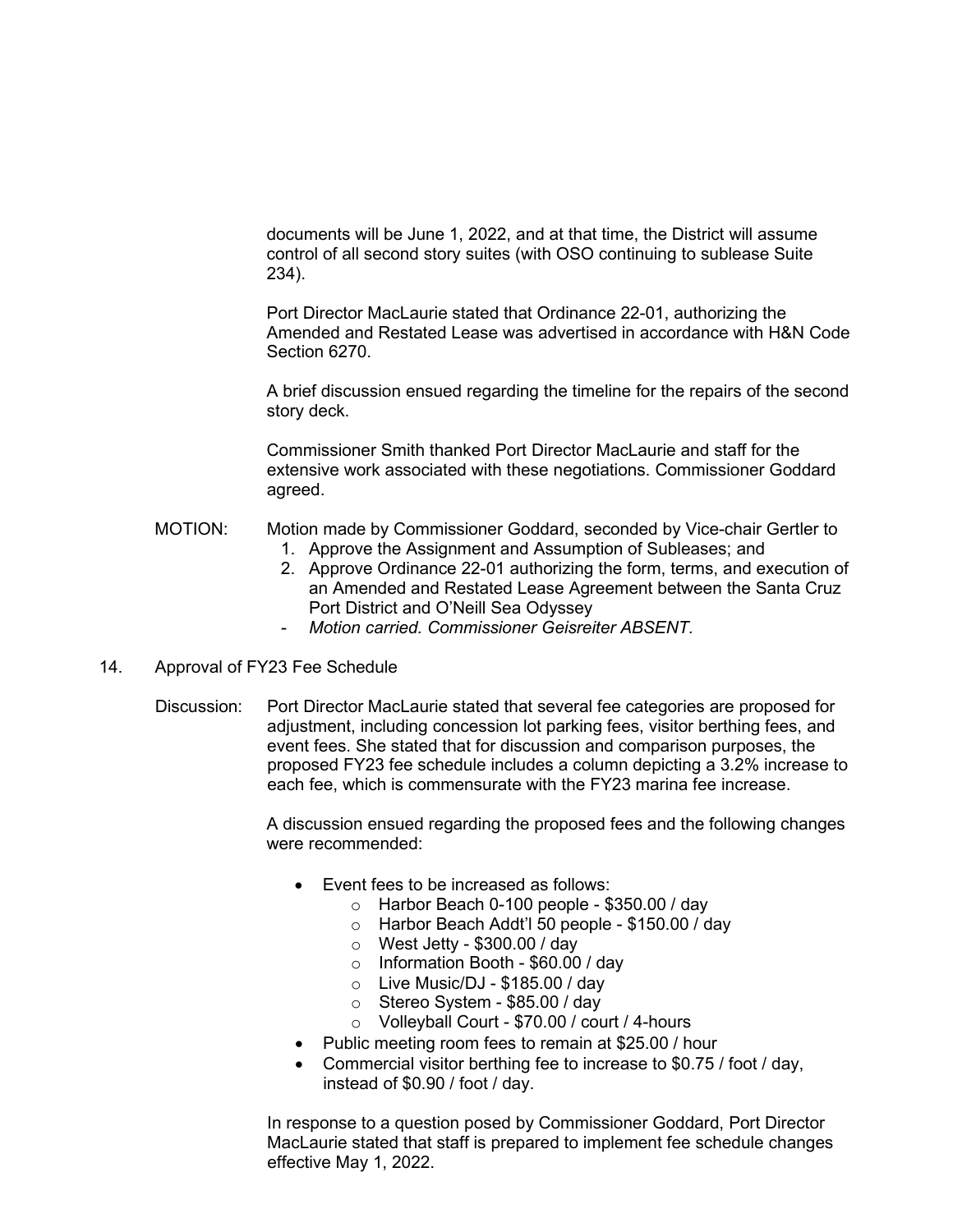- MOTION: Motion made by Commissioner Goddard, seconded by Vice-chair Gertler to approve the FY23 fee schedule, with the proposed revisions listed above, and authorize the Port Director to waive or adjust fees as deemed appropriate.
	- *Motion carried. Commissioner Geisreiter ABSENT.*
- 15. Approval of FY23 Boatyard Fee Schedule
	- Discussion: Port Director MacLaurie recommended approval of the proposed FY23 boatyard fee schedule.
	- MOTION: Motion made by Commissioner Goddard, seconded by Commissioner Smith to approve the FY23 Boatyard fee schedule and authorize the Port Director to waive or adiust fees as deemed appropriate.
		- *Motion carried. Commissioner Geisreiter ABSENT.*
- 16. Award of Contract for Preliminary Engineering and Conceptual Design of West Side Seawall (NTE \$100,000)
	- Discussion: Port Director MacLaurie stated that the section of the west side seawall that extends from A-Dock to FF-Dock was constructed in 1963, and remains original to the harbor. She stated that it is largely concluded that the seawall is reaching the end of its useful service life and will require full replacement in the coming years.

Port Director MacLaurie stated that as part of the Port District's Priority List for 2022, the west side seawall inspection and options analysis was identified as a priority project. She stated that a proposal from Mesiti-Miller Engineering (MME) was solicited for preliminary engineering and conceptual design services to assist with long-range planning for this project.

Port Director MacLaurie stated that while MME's proposal does not include performing a comprehensive condition assessment of the seawall, planned fieldwork (including geotechnical and dive inspections) will provide a general understanding of the wall's current condition. Additionally, she stated that given the corrosive marine environment, increasing age of the wall, and MME's observations during the Aldo's Seawall Replacement Project (which was a similar vintage to the west side seawall), it is expected that the steel sheet piles along the west side seawall have experienced severe deterioration.

Commissioner Goddard stated that obtaining a comprehensive condition assessment prior to moving forward with the engineering and design phases of the project would be beneficial. He expressed support for revising the scope of work to include a more extensive assessment of the existing seawall and receiving a report summarizing findings and conclusions.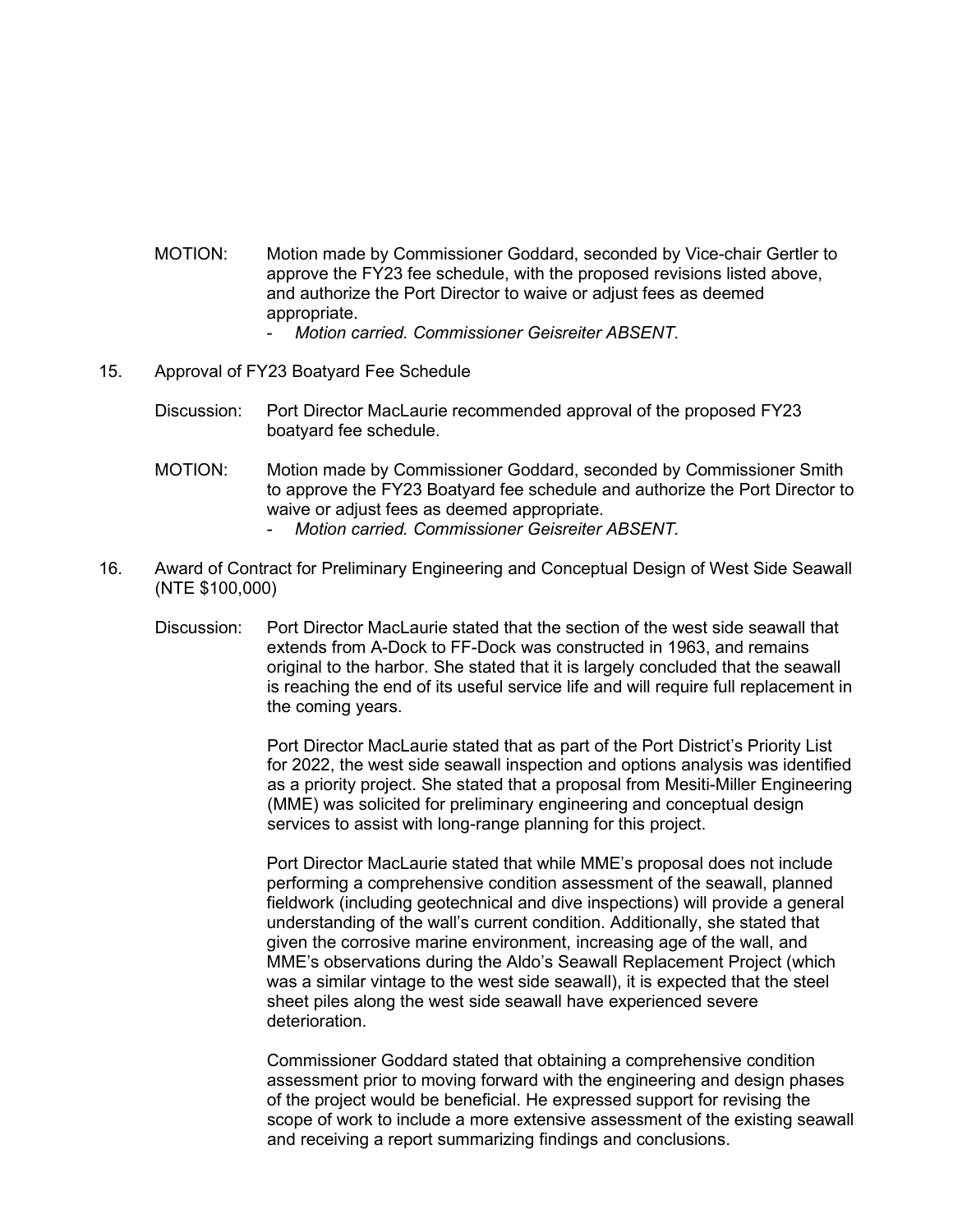Port Director MacLaurie stated that this additional work can be included in a revised proposal and brought back to the Commission at a future date. She stated that including this work in the scope will increase overall project costs.

There was consensus among the Commission to have MME revise their scope of work to include a comprehensive condition assessment and report prior to exploring replacement options for the wall*.* 

- 17. Approval of Cash / Payroll Disbursements March 2022
	- Discussion: In response to questions posed by the Commission, staff provided additional information on the following warrants:
		- Warrant # 56355 Janitorial Services, Refuse Collection Staff confirmed that this combined warrant is for two separate services (Janitorial Services and Refuse Collection).
		- Warrant # 56409 *Twin Lakes* Wire Rope Staff confirmed this wire rope purchase was a tsunami related expense.
		- Warrant # 56446 Public Officials Insurance Premium Staff confirmed that this insurance policy premium increased significantly over the prior year.
	- MOTION: Motion made by Commissioner Smith, seconded by Commissioner Reed to approve cash and payroll disbursements for March 2022 in the amount of \$645,600.00.
		- *Motion carried. Commissioner Geisreiter ABSENT.*

## **INFORMATION**

18. Port Director's Report

#### Insurance Coverage

Port Director MacLaurie stated that insurance coverage for FY23 has been bound. She stated that premiums increased by approximately \$425,000 or 123% over the prior year.

#### Crow's Nest Beach Barbeques

Port Director MacLaurie stated that the Crow's Nest's application for a Coastal Development Permit (CDP) for their Thursday Night Beach Barbeque events is scheduled for review by the Coastal Commission on May 13, 2022.

#### Contract Executed

Port Director MacLaurie stated that the following contracts have been executed:

- American Trash Management for trash management system design and development (NTE \$8,000)
- William Fischer Architecture for preliminary architectural and engineering services for tsunami damage to the north harbor restroom facilities (NTE \$5,000)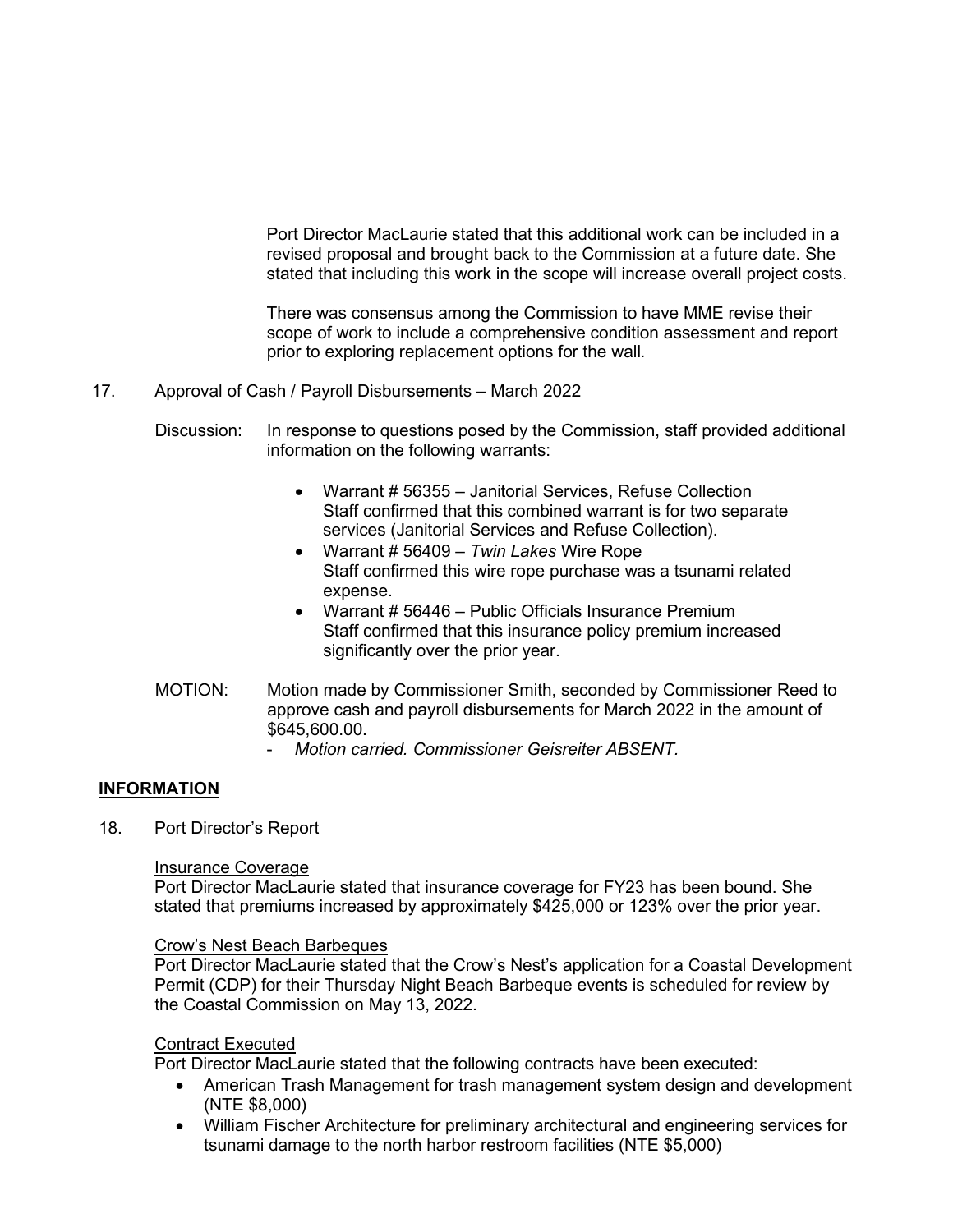### Patrol Boat Dedication Ceremony

Port Director MacLaurie stated that the District will host a Patrol Boat Dedication Ceremony on May 20, 2022, at 3:00 PM at the east side public pier.

### Business / Finance Committee Meeting

Port Director MacLaurie stated that a Business / Finance Committee Meeting has been scheduled for May 18, 2022, at 11:30 AM to discuss pension cost mitigation techniques and strategies associated with the District's unfunded accrued liability. Committee members are Chairman Geisreiter and Commissioner Smith.

### CalOES Tsunami Disaster Assistance

Port Director MacLaurie stated that the District's request for disaster assistance is making its way through the appropriate channels at CalOES to determine if state funding will be made available for damages sustained during the tsunami on January 15, 2022. She stated that the Port District's application has reached the desk of the Deputy Director of Recovery who will make the final determination. The timeline for receiving this determination remains unknown.

19. Harbormaster's Report

Harbormaster Anderson stated that the demand for visitor berthing has been steady since the opening of commercial salmon season.

Harbormaster Anderson stated that twelve surrendered vessels are scheduled for demolition at the boatyard on April 27, 2022, through the Surrendered and Abandoned Vessel Exchange (SAVE) Grant Program. He stated that to date, this is the largest number of vessels scheduled for demolition.

20. Facilities Maintenance & Engineering Report (*There was no discussion on this agenda item*)

# 21. Financial Reports

- a) Comparative Seasonal Revenue Graphs<br>b) Employee Count as of March 31, 2022
- b) Employee Count as of March 31, 2022
- c) Quarterly Budget Report as of March 31, 2022
- d) Quarterly Fuel Sales Report
- e) Quarterly Boatyard Report
- f) Quarterly Concession Percentage Rent Performance Report
- g) LAIF Statement & PMIA / LAIF Performance Report
- 22. Delinquent Account Reporting (*There was no discussion on this agenda item*)